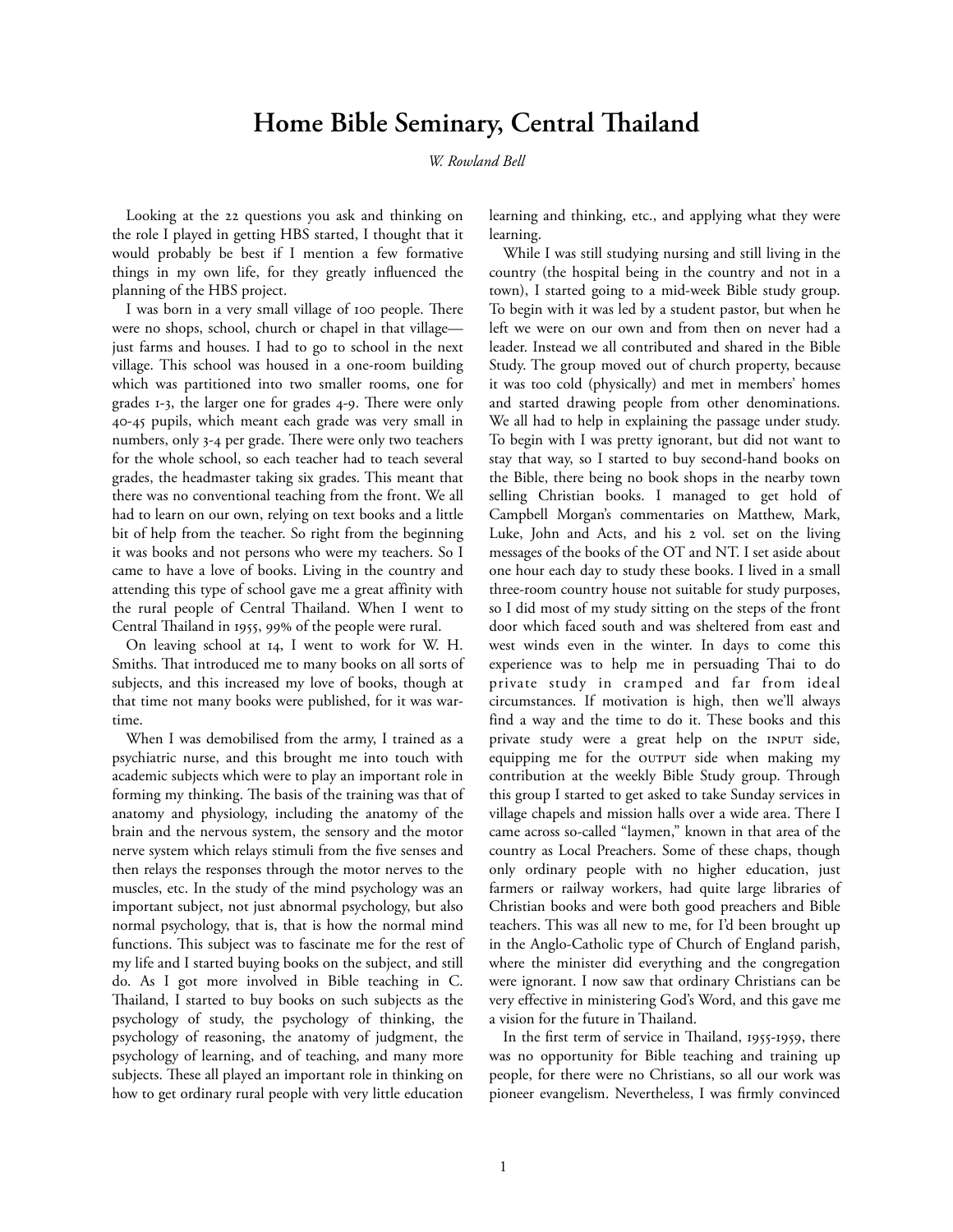that our only instrument in missionary work was the Word of God, therefore, one needed to have a thorough knowledge of that Word. Yet the Bible Colleges and Seminaries never really trained up people to have a thorough working knowledge of the Word of God. Their teaching was too superficial and the Bible was not made to be the chief text book. I still believe that until this very day.

When we went on our first Home Assignment I bought a new copy of the Thai NT and made it my project to study that NT thoroughly during the HA, making use of coloured pencils and coloured pens and jotting down in the NT my findings. I am still at that type of work right up until now, having gone through many Bibles, both in Thai and English, and many versions and sizes, including very wide margin Bibles. I always praise the Lord that when I was mugged by four bandits and my motorbike and bags stolen, the police found my well-marked Old and New Testaments of the Thai Bible in a nearby wood and returned them to me undamaged. In them were many hundreds of hours of personal Bible study.

During my second term of service Short Term Bible Schools had been set up in C. Thailand and I was brought onto the teaching team and taught the doctrines of God, Jesus Christ and the Holy Spirit. Outlines of all the teaching I gave I wrote out onto large sheets of cheap white cloth and made them into teaching rolls which I hung up in front of the class. Over the years I developed this method and even included the Westminster Shorter Catechism. During that second term of service we were moved from Inburi to Manorom in order to start up an evening Bible School. It ran for two years with 8 hours of teaching each week during ten-week terms. I learned a lot during that period of time, but if I were to do it again, I would certainly change the methods drastically. All this sort of Bible teaching work made me buy lots of books. I eventually had one of the largest libraries among missionaries. Because of these responsibilities I started looking around Thai book shops in Bangkok, both Christian and secular, going often to the Chulalongkorn Book Store on campus, to the DK Bookshop and to the bookshops at Burapha, where the Ruamsarn and Odeon publishing houses and bookstores were.

On the third term of service I still lived in Manorom and carried on with the evening Bible teaching, moving the venue from the church over onto the Leprosy Wing. That gave me great opportunities to experiment with teaching and getting people to study, that is teaching them how to study on their own. During the daytime I worked over in Uthai, teaching at all the leprosy clinics and experimenting with teaching on Sundays. By this time I had acquired one of Nevius' books telling of his practices in North Korea and China. He turned the Sundays into full learning days for the Christians,

teaching those who could not read how to read, teaching those who could read to go deeper, and training up leaders. So I tried to do the same thing in Uthai in the four local churches I went to in turn. I made it an all-day affair, so that each local church had one full Sunday per month. During that Sunday we had a worship service, then four sessions of Bible teaching, giving them handouts to help in private study for the rest of the month. I was left a small legacy from an aunt and I used some of that money to buy sets of books in Thai, five books to a set, to be their basic and essential tools: a decent-sized Thai dictionary, Halley's *Handbook* and Torrey's *What The Bible Teaches*, and two others. These were sold to those suffering from leprosy at a 90% reduction in price and 80% reduction for so-called "well" people.

During that time Alex Smith joined me as a new missionary. He soon got going in evangelistic trips, and we started to extend the boundaries of our Uthai territory. Of course, by then lots of Thai were moving westwards as the forests got cut down, and some Christians also moved. The number of local churches began to grow and it became impossible for missionaries to take all the Sunday services. Therefore, a training programme eventually evolved.

In the seventies lots of teaching went on, and both church growth and TEE experts paid visits to Thailand. Even Dr. MacGravan himself came on a couple of occasions. Then Ralph Winter and Ralph Corvell came to conduct a week-long seminar in order to introduce the TEE way of training. I attended these and found the TEE seminar very helpful. Out of that seminar a national TEE committee was set up in Thailand and I was on that committee. One important branch of the work of that TEE committee was the setting up of a small working committee of four people to find out what was the level of knowledge of the Thai who had been only to primary school. This was to prove very fruitful for me in the coming years. We bought all the text books which Thai children studied and we read them all to find out what level of knowledge they would have in their own language, history, geography, maths and other subjects. We pooled this information. Over the years I went on to buy all the text books on Thai grammar and Thai usage which children studied right from Elementary School through High School, University Preparation Schools, and what was taught in the Teacher Training Colleges. I also bought sets from the various publishing houses and those put out by the Chulalongkorn University. This was to prove invaluable to me, for it showed me that these children and older students had been taught how to study books in a way which would give them comprehension, help them to summarize and to load into their minds. At this time I was also buying a weekly Thai teachers' periodical, and I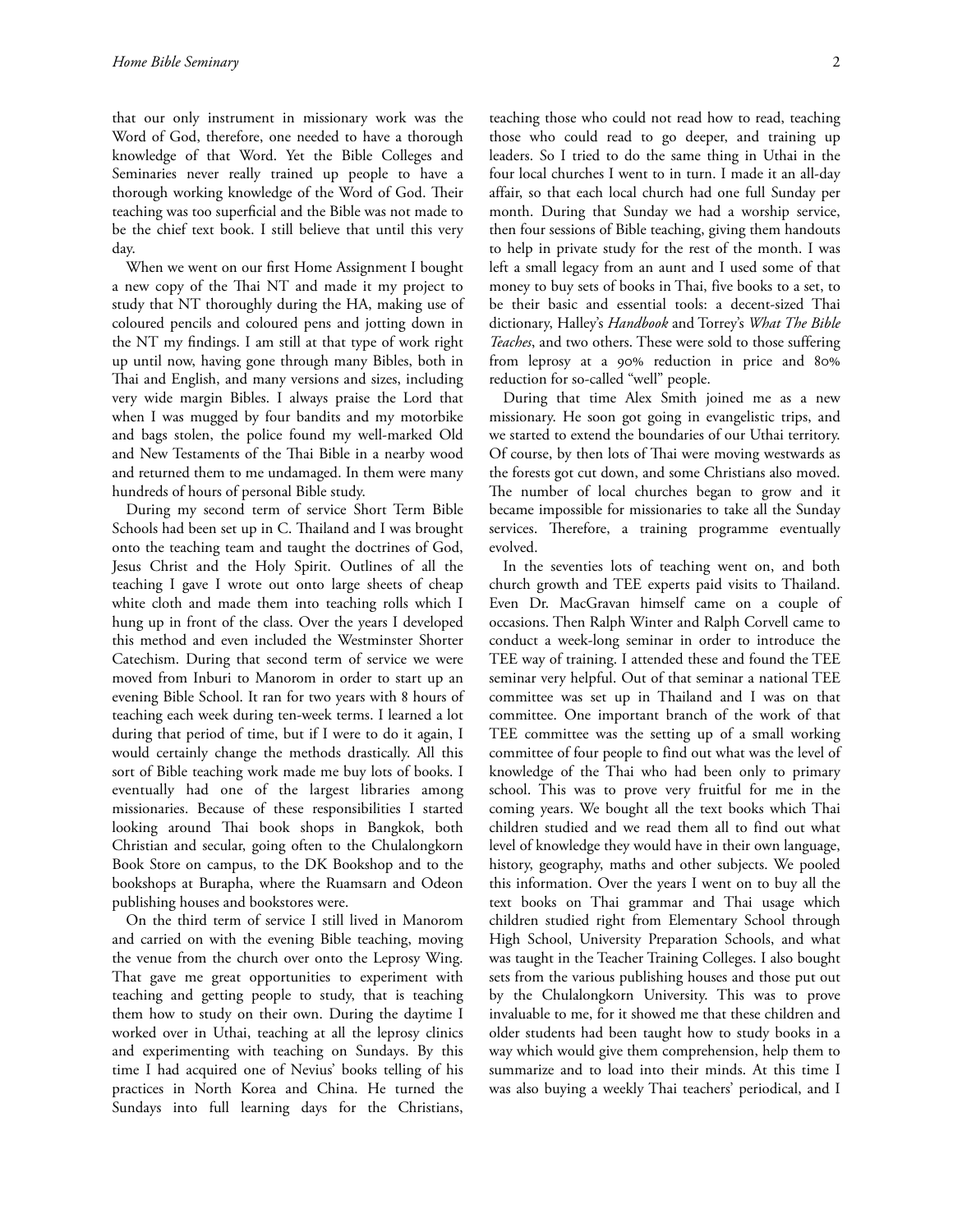bought several quarterly journals from Chulalongkorn University.

It was pretty obvious from my experiments both in Uthai and on the Leprosy Wing that most Christians were extremely weak in their knowledge and use of their own language. So from what I had learnt from these school text books I made some TEE type manuals to help them study their own language, and I used them over in Uthai and on the Leprosy Wing. I also started a course of experimental study on "How to Study" and used it on the Leprosy Wing. In the drafting of the course on "How to Study" I was greatly helped by a book called *Methodical Bible Study: A New Approach to Hermeneutics* by Robert A. Traina of the Biblical Seminary in New York. It took me several years to get hold of an old second-hand copy. Through that book I started to train the Christians to Observe what is there, to do Understanding (a Thai expression and a very good one too) and to Apply. I began by concentrating on the first step, trying to train them up to be sharp in their powers of observation, to be aware of all that is in the text. Then as time went by I tried to help them to see past just observing the text, and to go on to observe the constituent parts of the Realities which are behind the words in the text, meaning the things about which the words are talking.

Now, arising out of the TEE National Committee a two-week seminar or workshop was organised and was conducted by the late Martin Dainton, an OMFer then working in a university in Indonesia. We were to be the guinea pigs for an educational institution in Palo Alto, who sent out a multi-media package to be used on us and by us. The theme was "Setting Educational Objectives." The theme was spot on for our needs and the methods used really opened the subject up to us and we could see how applicable it was to our work. This material helped me no end and became foundational to the setting up of the HBS, once I had thought it through and experimented with it. We were given a short booklist and from that list I bought two seminal books. They were called *A Taxonomy of Educational Objectives*, Vol. 1 in the cognitive realm and Vol. 2 in the affect realm. There should have been a third volume on the motor realm, that is the using of the knowledge gained, but that book never came out as far as I know. These two books tied up with what I had learned in my nursing studies on the anatomy of the body and the human mind and nervous system and the human reflex system of sensory nerves (input side), the affect side (that is the feeling roused) and the motor nerves. In other words, the three distinct parts of the mind: Cognition, Affect, Conation, this being the way the human mind processes knowledge and uses it. These two books on educational objectives stated that in the cognitive realm our object as teachers is not to pour in

knowledge, but to aim at developing the student's six faculties or abilities of:

- 1. observing/loading in knowledge,
- 2. understanding and interpreting,
- 3. analysing—taking it apart into its constituent parts (You know illiterate grannie can take a chicken apart at its joints, so why can't she be helped to transfer her existing knowledge and skill to take a piece of information apart at its joints?),
- 4. synthesis—putting it together as something new, viz. making it suitable to tell to one's next door neighbour,
- 5. evaluating—seeing its worth for now,
- 6. Applying it or transferring the principles learned to other subjects, etc.

The Thai National Committee of TEE of which I was a member made a start to write and publish TEE manuals based on programmed learning. Most of the work was organised by a keen missionary of the Assemblies of God in Thailand. He managed to get quite a large grant of money from a foundation in the USA and this financed the publishing and printing of five or six manuals, which we started to use right away. Unfortunately this Assemblies of God missionary returned to the USA and the grants of money ceased. It was evident that this missionary's participation was a personal affair and not part of the Assemblies of God missionary policy. But even we two OMF missionaries on this national TEE committee had our wings clipped by the mission reducing our status to that of observers in order to ward off disapproval in the home countries.

In my use of these TEE manuals based on programmed learning, I began to see that it was possible to do these studies with next to no attention to the Bible. The manual and not the Bible was central. Also I had my doubts about this new-fangled system of programmed learning. It seemed so superficial and the only one to really benefit would be the person who did the initial study and wrote up the manual. I bought quite a lot of text books on programmed learning from the USA and Britain, but was not impressed. These days one rarely hears about programmed learning. Maybe it was just a fad of the 70s and 80s.

From the mid-70s onwards efforts were made over in Uthai to train up local church leaders in a better way. Alex Smith was the driving force behind this initiative. Training classes were organised for church leaders. The leaders came into to Uthai town once a fortnight for a full 24-hour period starting mid-day on Wednesday and running to midday on Thursday. The aim was to help them in preaching at the weekends and pastoring the little flock of believers. When Alex moved to Bangkok I used to go over from Manorom to help, then started developing a couple of Thai to actually do the teaching at these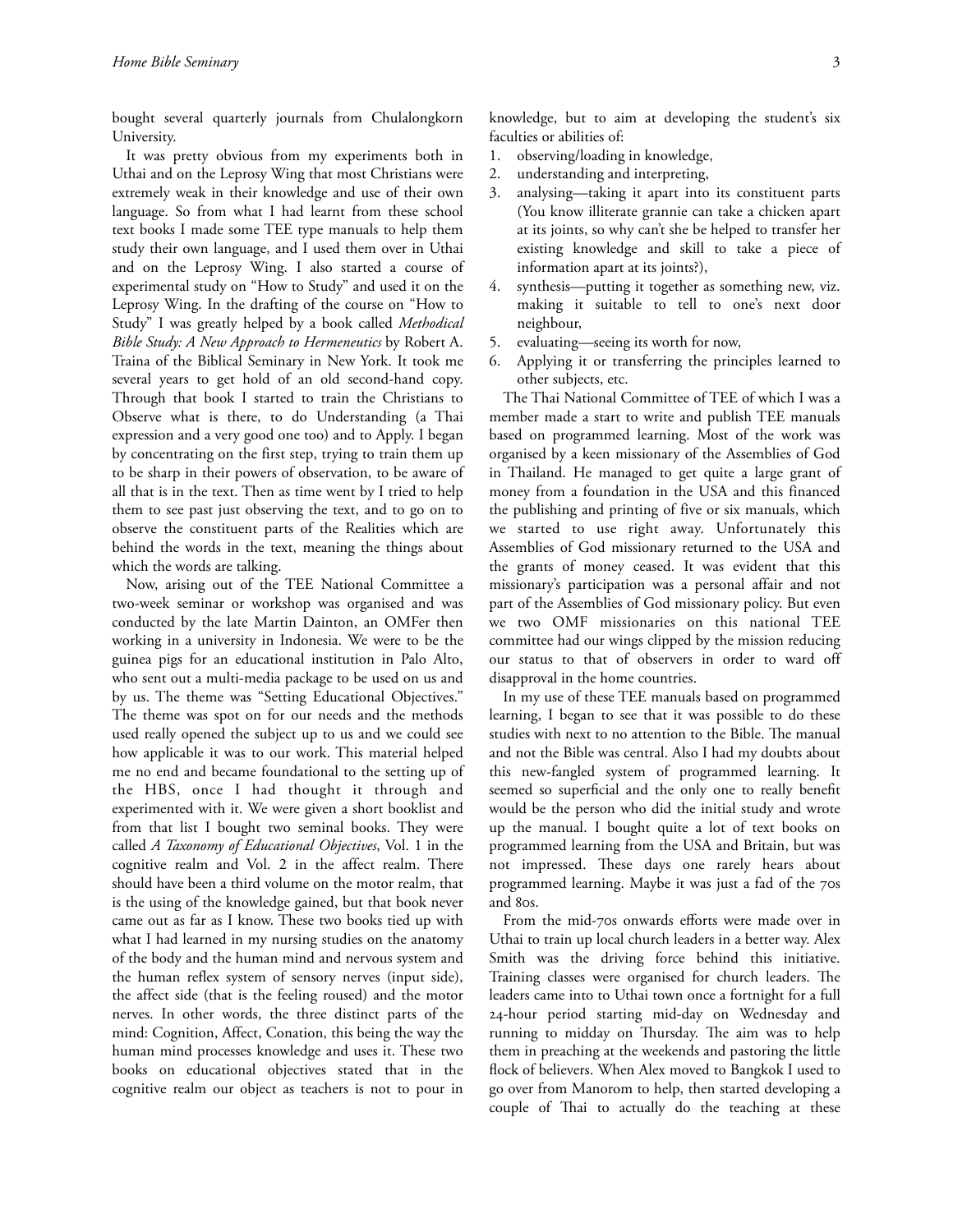seminars. I had already been helping the members of Manorom church who did the Sunday preaching in Manorom. I did the exegetical work on the passage to be preached on, and handed the exegetical notes to the preacher, who in turn worked on it and made it into a sermon of an expository nature.

In this work, both over in Uthai and in Manorom, it was obvious that those taking part were not doing any study on their own in between the fortnightly seminars. In a way they were just being "spoon fed" and this was not good. So the question arose in the minds of several missionaries in C. Thailand: "What can we do to improve the situation?"

Towards the end of the 70s Ian Roberts raised the matter in Field Council and it was agreed to set up a project that would help local church leaders and potential leaders all over C. Thailand to study the Word of God on a daily basis (not just a daily devotional period). The Council agreed to set up a small working committee to explore this proposal. The committee was to be composed of the Field Superintendent, Gerry Wibberly and myself. I was on HA at the time, but about to come back. When I got back I was told about it and was given the date of the first meeting. I immediately got to work in my mind and thought out all sorts of things and jotted them down. This was not done hurriedly. In all this thinking I brought all that I had learned in the last 25 years or more, from text books, personal experience and the evaluation of all the experiments I had done over the years in C. Thailand. When things became clear in my mind about what would be the best system, I then wrote out a paper of suggestions to put to the other two members of this small committee. This paper was more or less a blueprint or a plan for the project. I was firmly convinced the Bible must be central, indeed it must be the text book the students would study. It, rather than the teacher, tutor or whoever, would be the source of their knowledge. The tutors would not be teachers of the material, but just guides and motivators and solvers of problems that arose in personal study. I was the only one who presented a paper or blueprint-cumplan to that committee. I am sorry that I no longer have my copy of that paper. I had to get rid of such a lot of stuff when I retired and left Bangkok. Since then I've often regretted not bringing many more things home, not even a full set of HBS workbooks which I wrote (it was a pile of 55 manuals), and also the many commentaries on key books of the Bible which I wrote, duplicated as handouts and then taught. The one on Matthew amounted to 560 pages of foolscap paper. But I did bring my worked Bibles, both Thai and English versions.

At that committee meeting we agreed to get started as soon as possible. We agreed to run two pilot groups, one in Uthai, looked after by Gerry Wibberly and one in Koksamrong, looked after by Ian Roberts, and I would do

the writing of the manuals and help in the monthly gettogethers in the two areas. The plan was that each student would spend around one hour per day, five days a week, be visited by a tutor once per week, all in the area come together for a full day once per month, and lastly have an annual period of one week's residence together for further teaching and practice in practical work, such as preaching, etc. Those to be enrolled would be leaders of the churches, namely the ones doing the preaching at Sunday worship services; and the project would be treated as Christian Education for mature Christians. Those doing the course which we envisioned would take at least five years, would have to be people who could use the material right away, for it would be that type of person who would be highly motivated, and would see the benefit right away, therefore would stick with the project to the very end. It was agreed that the first manual to be written would introduce them to Study Methods and would give them practice in studying on their own. Now when I had taught the subject of "How to Study" on the Leprosy Wing and had prepared lots of work sheets to give them plenty of practice, it had taken around nine months to do the course. But we realised that we could not take that long in the HBS programme, so settled for a month, and for the students to pick up the system as they went along when studying the Bible for real. Incidentally we started without a name for the project. At a later committee meeting we realised that we needed a name to act as a handle. Gerry Wibberly suggested that we call it "The Home Bible Seminary" with stress on the last word, for that word would define the object of the whole project, namely to produce people who would serve God by ministering to the members of the local church and doing evangelism too. I am afraid that several people since then have tried to move the HBS away from being seminary-like and to water it down in order to serve as Christian education for young believers. At the outset we had envisioned that others would write for that category of Christian. And if things went well we could even write manuals for those with much higher education, such as those who had been to university and therefore could learn much more quickly. But as you know it has been very difficult to keep the HBS project adequately staffed over the years. We soon had experience of that, for shortly after we started Gerry Wibberly was taken out of the scheme and out of work in Uthai and designated to Phayao Bible Centre. At one point the Area Director tried to get me to go to Phayao, but I declined to go, urged on by Ian Roberts, who by then was Field Superintendent. Since then Alan Bennett, then David Robinson have been set aside to run the HBS programme, but were moved higher up before they could get started.

Before starting to answer your questions, I should mention that great changes were taking place in the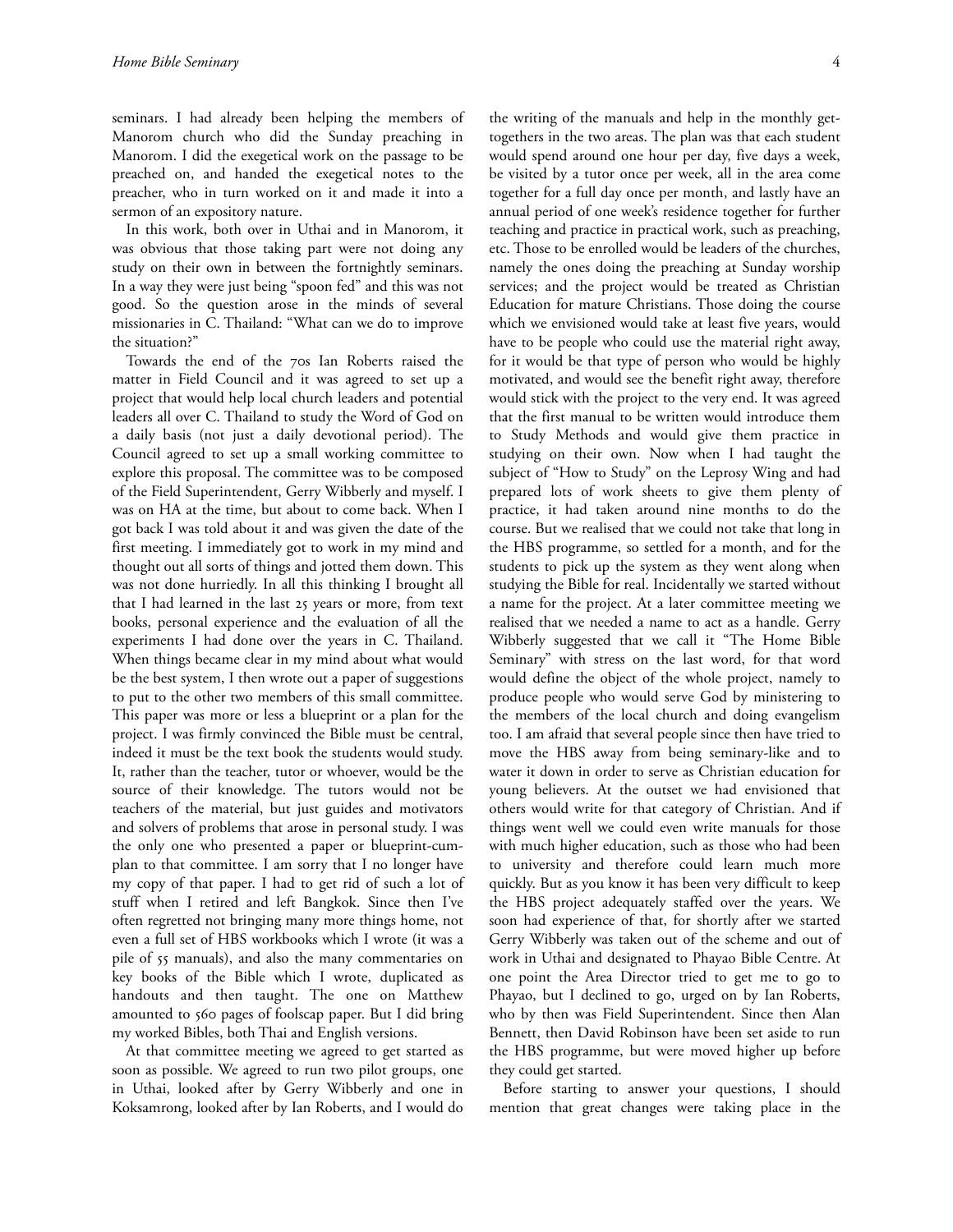Philosophy of Education in the secular realm in Thailand. This resulted in great changes in the text books used in the Elementary and Secondary Schools, in the University Preparation Schools and in the Teacher Training Colleges. I tried to keep abreast of these changes and made many visits to Thai bookshops selling text books and even visited the publishing houses and was a frequent visitor to the Chulalongkorn University Bookstore (a great place to go and browse around). I bought the up-to-date text books on the Thai language as taught in the schools and colleges. There was a big change in the teaching of the Thai language. They moved away from a dry teaching of Thai grammar (often this had been an imposition of western grammars on the Thai language). They moved over to looking at language in a practical way, as being a means to a higher end. So the text books now were centred on: "Using Language." They taught it from four aspects, namely, 1) language and listening, and its opposite 2) language and speaking, then 3) language and reading, and its partner  $4)$  language and writing. This change made things more exciting and useful and thus increased motivation. These new books helped me no end in formulating in my own mind what needs to be done and how to do it, then in writing the manuals, etc., and teaching at the monthly workshops. The insights I gleaned were pinned to the wall in front of my eyes as I prepared the manuals.

#### ANSWERING THE QUESTIONS

#### *Q.1 What was your role in the HBS programme?*

My role was that of founder member, supplier of ideas and blueprint, writing the manuals, member of the Admin. Committee of HBS.

#### *Q.2 What were the goals of HBS?*

The GOALS of the HBS were to supply the local churches of C. Thailand with Servants of God who had a love of God's Word and were able to minister that Word competently and effectively.

## *Q.3 Did you ever teach an HBS group? if so, when,? Who were your students? Did you feel that this was fruitful or unfruitful? Why?*

Yes, I taught HBS groups. I took the monthly seminars for the two pioneer groups, the one in Uthai which met in Nong Chang and the one which met in Koksamrong. I did this from the beginning with the Koksamrong group, and from the time that Gerry Wibberly left for Phayao with the Nong Chang group. The students of both were well known to me and had been taught by me both on the Leprosy Wing and at local level. At Nong Chang we had people like Prasert (father-in-law to Ernest Ng), Tongchai, still going strong in Doi Lamyai, Phroma, Sunthorn, etc.

At Koksamrong we had Khru Jarern, Hit from Lamnarai and others. We felt that the HBS project was working: firstly, those taking it said so and secondly, there was a big

improvement in their preaching. All these people were already fairly well versed in Scripture and mature enough to study at a deeper level and to be taught a system of studying the Bible directly.

#### *Q.4 How did you write the lessons?*

As I have already mentioned, I already had a plan of approach and had got the Thai teaching on studying, reading with a view to getting the meaning, understanding, then thinking, from the Thai text books used at schools and colleges. So I was using material which was indigenous and not imported. Though many of those writing these text books had had a spell of postgraduate study abroad and no doubt had imbibed things from the West, at least they had adapted them to the Thai set-up.

Before writing any of the manuals, I did the actual study of each Biblical book using the Thai Bible, and marked my Bible up, using symbols which I later taught the Thai to use, thus helping them to pick out the subject to the main verb, the main verb itself, the object to the verb, and marking the heart of the matter for each paragraph. I made a rough draft of the manual in the Thai language, then typed it on to stencils on my Thai typewriter which I had had since  $1963$  and which I had learned to type properly. Later on the Super., Alan Bennett, got me a larger typewriter with a wide carriage so material could be typed with the paper on its side, essential for typing diagrams. Then I went up to the hospital and printed about 15 copies on the electric duplicator. As you can well imagine, this whole operation consumed quite a bit of time, half the time actually going on my own study of each book of the Bible.

#### *Q.5 Did you have a Thai helper? If so, who?*

At the time I did not have any Thai helper, not even a typist or a checker.

#### *Q.6 Who approached you with the idea for HBS?*

The project did not start with a cut and dried idea of an HBS programme, but started with a need arising, an acute need in those days with groups of believers sprouting up in many places, especially in Uthai. Ian Roberts was the one who proposed to Field Council that something be done. Field Council took it up and chose the ones to get it started after having thought out the method to be used. At that stage I was approached by the Field Super. and thus got started.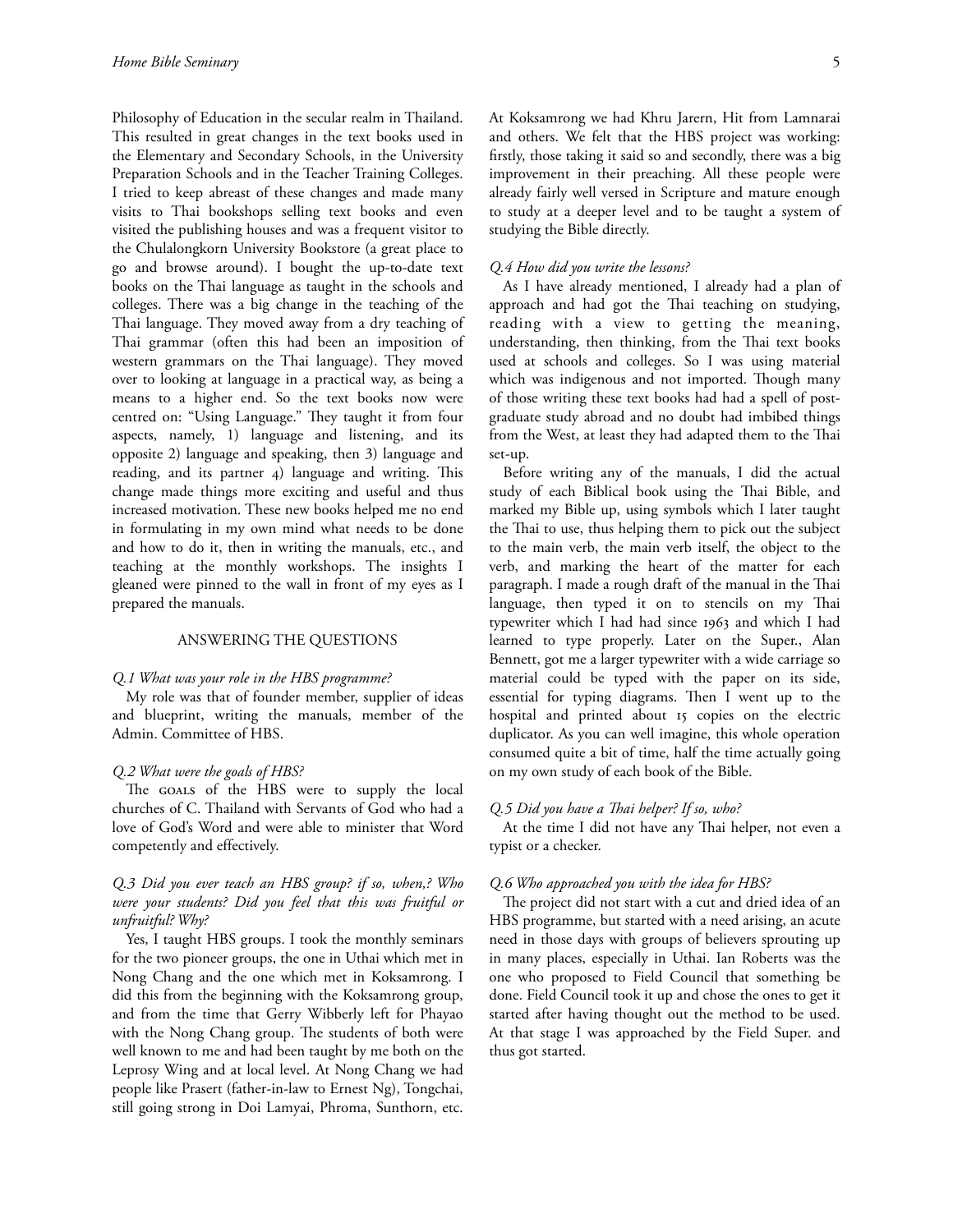### *Q.7 Who was involved in the discussions to create HBS?*

First, the Field Council, then the small committee set up by F.C. which consisted of the Super., Gerry Wibberly and myself.

## *Q.8 Why was Genesis the starting place? Why was there the pattern of OT then NT?*

Actually on the trial run we did not start with Genesis, but started with the topic of "How to Study" and used the book of Mark as the example to be worked. Having introduced them to the system we got going with Genesis.

As you will have gathered from what I have written at length by way introduction, I was convinced that the Bible should be the textbook used. After all it was the only textbook to come down from God, and it was the only textbook that all the participants possessed. I was also convinced that the Bible is a piece of literature and that it has a unity, as does every single book in the Bible. It has a beginning and it has an end, and it progresses from beginning to end in an orderly fashion. Also the Bible as a whole has structure, as does each of the 66 books. It is interesting to see what big changes are taking place in what was the liberal world of Bible Studies. Many scholars are now seeing that the individual books are literary units, and all the constituent parts must be taken into account in working out the meaning of the whole and each part of the text. Before many scholars just saw a book like Isaiah as being an anthology of short pieces which are not integrally connected. I still try to keep up with Biblical scholarship, both buying and reading academic journals and new books or borrowing new books from the nearby Theological Seminary Library, part of Edinburgh University.

Originally I had suggested to the committee that we study right through the Bible in a straight line, from Genesis to Revelation, but it was pointed out that the students would probably find it too hard and thus lose interest, so we went for an alternating system, taking into account the similarity of structure of both OT and NT. The OT is made up of four parts or Muads and so is the NT. Gen.–Deut. (the Torah—the word law is too restrictive and gives the wrong idea; directions is better). These five books are foundational to the OT, and in fact to the whole Bible, and the four gospels are foundational to the New Covenant. So we had the students start with the first Muad of the OT, then move over to the first Muad of the NT. Then back to the second Muad of the OT, Joshua to Esther, being careful not to call it the Historical section but the Former Prophets. This was Israel's response to God and the foundation He had laid. After the full obedience of Joshua the response degenerated into one of rebellion. Then we switched to the second Muad of the NT, the book of Acts which was the early church's response to the gospel foundation—a

response of remarkable obedience which resulted in the Kingdom of God reaching the capital of the Roman Empire within 30 years. In the previous 1000+ years Israel had failed to move out of the Holy Land in Mission to the rest of the world. Then it was planned to move back to the OT and study the fourth Muad, the Latter Prophets (Isaiah–Malachi), which is God's response to Israel's rebellion as seen in Judges through to the end of 2 Kings. From there we would move back to the NT and study the third Muad, the epistles. Lastly back to the OT for the third Muad in our Bible but fourth in the Hebrew Bible, the Wisdom Literature. Then end up in the NT with the climax, God's goal reached: the book of Revelation. In the writing of all the manuals right up to the end with Revelation I stuck with this pattern, and at all the monthly workshops I took I kept the diagrams of the structure of the Bible before the students, having drawn them in very large sketch books.

## *Q.9 Why was a study right through the Bible chosen over against a more topical or standard theological approach?*

I have already stated some of my reasons for this choice. If I had tackled this project in the fifties or very early sixties, then I would have used the theological topic approach, for at that time the bent of my mind was towards systematic theology and not towards direct Bible study and exegesis. But I began to see that Biblical exegesis must have precedence over doctrine. If it is not given priority, then our doctrine will start to deviate from the truth. And worse still, we will always be studying the Bible through the eyes of topics. The collating of topic on theology must arise out of proper Scriptural exegesis and an overall knowledge of the Bible from Genesis to Revelation. A person should not start writing systematic theology until they are well into their fifties, otherwise they will get a slanted view.

As we study through the Bible, paying full attention to detail, our minds actually should be getting Biblical views on God, man, sin, God's Messiah: the Christ to come in the NT era, the Holy Spirit. In the sixties we in C. Thailand had lots of problems over charismatics and a selective, self-centred teaching of the doctrine of the Holy Spirit. That would never have arisen if missionaries and certain Thai had had an overall knowledge of the Bible and were doing an on-going work of exegesis of the Bible from Gen. to Rev.

This did not mean that we discarded topical subjects. For in each manual I had green pages each month on which doctrinal teaching was given. Also there were yellow pages on which the principles of study and the use of language were taught. Each month I wrote from the Thai textbooks teaching on various subjects dealing with understanding, interpretation, thinking, etc., and put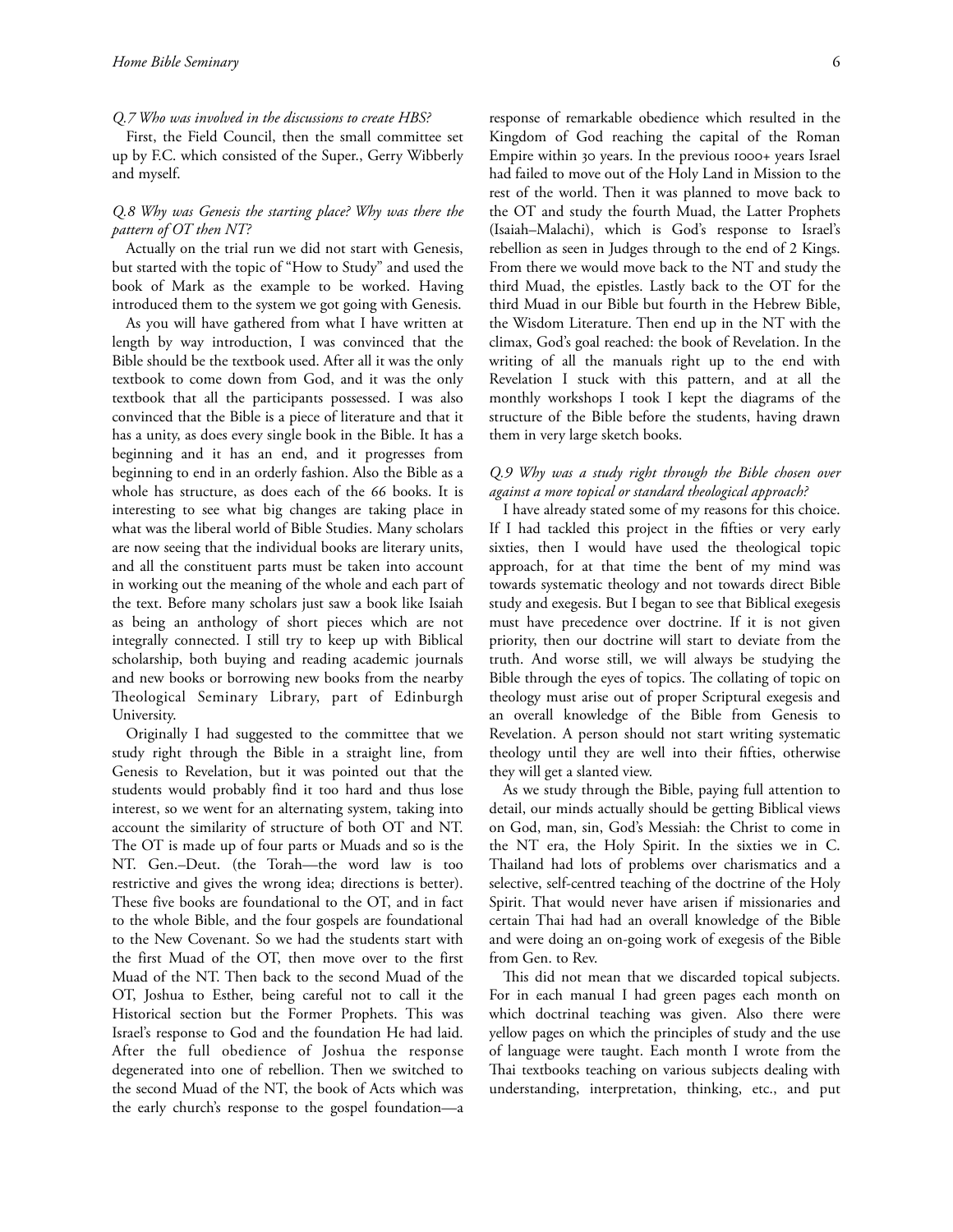them onto yellow paper. And at the monthly workshops I dealt with these key subjects.

#### *Q.10 Who made these decisions? How were they made?*

This approach of going right through the Bible instead of teaching topics was in the original paper-cum-blueprint which I presented to the small committee, and I backed it up with several reasons and my personal convictions. So they were presented as a paper to the committee and the committee of three accepted them. My teaching of theological subjects in the STBSs in the sixties had convinced me that we must major on a direct study of the Bible and not topics gleaned from the Bible. After all, although Buddhism came down from the beginning as a worked out system, God never used this method. He used the historical method, progressive revelation over a period of 2000 years or more. God did not give systematised teaching either in the OT or the NT. That does not mean that we should not systematise the teaching of the Bible, but we should be very careful in doing so and we should never start up by systematising. In fact we should stick with Biblical Theology rather than Systematic Theology. This is a very great weakness in present day teaching in both Bible Schools and Theological Seminaries, including BBC and BTS in Bangkok. We don't really take the Bible seriously and consequently we give hurried, superficial teaching, doing a big book of the Bible such as Isaiah or Matthew in one semester.

#### *Q.11 How long did it take you to write the lessons?*

It took just over six years to do all the manuals. During that time we were always only one month ahead of the students studying in the preparation of the manuals. We did not get everything ready before hand, then launch the project, instead we got going immediately. It took around one month to work out and write each manual. No one was engaged full time on this work. We all had our own station work to do.

## *Why was it felt best to have one person to write all the lessons and not several people?*

It was never felt that way or planned that way, but it arose out of necessity. As I had done many years of spade work on this sort of work, and had systematically gone through the whole of the Bible both in Thai and English and had well-worked Bibles and had experimented with the system, and laid out the system in the paper I presented to the committee, it was decided that I produce the manuals. Actually I did not do all the manuals. Dr. Ursula Lowenthal was roped in to do the manuals on Joshua, Judges and Ruth. Then when it came to revision work, Maybeth Roberts did that, then was followed by Pat Connell who was running the HBS group in Lopburi.

*Q.12 Did the material start to be used even as you were writing it? If so did any feedback affect how you did the latter workbooks?*

Yes, it was used right away, one could say that the print was hardly dry. It was very much a hand to mouth existence to begin with. One felt a bit like an editor and staff of a daily newspaper with the deadlines always just a few hours ahead of them. Of course there were breaks, for the students did not study for 52 weeks of the year.

There was feed back right from the beginning. Gerry Wibberly and Ian Roberts who visited the students in their area every week, sent in feedback information. And when I attended the monthly workshops in Koksamrong and Nong Chang we went through the past month's directions on what to do with the passages being studied and what problems they had encountered and misunderstandings or lack of understanding. These all helped. One big problem for the students was that too much was expected of them, and it was taking far more than an hour to do each day's study work. Of course to begin with they were slow, for we were just beginning to sharpen up and develop their faculties of observation, loading in information into the mind, "doing understanding," and ability to apply what was being learned, and to get the mind thinking, allowing the knowledge being loaded in to stimulate the thinking process. The latter I felt to be absolutely essential. If Biblical knowledge does not provoke deep thinking, then something is wrong; there is a blockage in the learning process of the mind. Through feedback we scaled down the amount to be studied. Then much later we simplified a bit more.

## *Q.13 Why and how was the pattern of tutoring sessions, workbooks and annual seminars decided on and implemented?*

These were decided by the small committee right at the beginning. Both Gerry and I had attended the TEE seminars conducted by Ralph Winter and Ralph Corvell and the two-week workshop conducted by Martin Dainton at the Southern Baptist Seminary premises. We were also both members of the National TEE Committee, so we were familiar with what was being done in other countries, especially in Latin and South America. We agreed with the way they went about it, viz. one hour per day private study, visit from a tutor once a week with the objective of keeping the motivation high, keeping them persevering and solving problems. Having a monthly gettogether to meet people of like mind, thus encouraging one another, having group study and discussion. So naturally we adopted that system and I still would. Of course it has to be adapted to meet local problems and patterns of work. People with a full time secular job need some different arrangements. But the basic pattern is still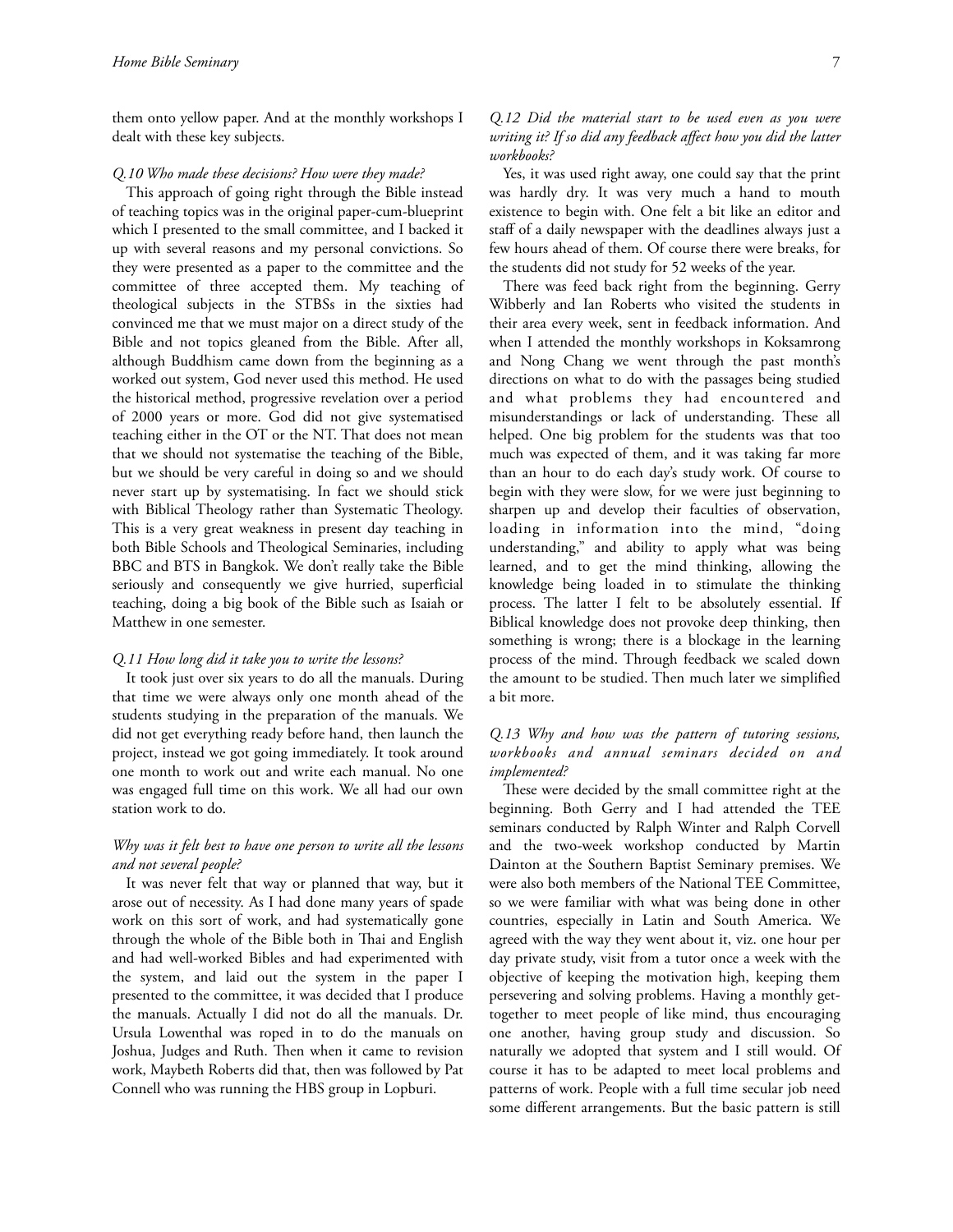sound. In the early days we were able to carry out the plan faithfully with very good attendance at the monthly meetings and annual residence sessions. Of course we did have a highly motivated body of students who had been the leaders in the local churches for several years.

## *Q.14 When did you actually start to write the first lessons? When did you finish the last lesson?*

Within 2 or 3 days of having that first committee meeting. It took a month to get the first manual ready and duplicated and sent out to Gerry and Ian. That was in the late seventies. The writing of the manuals went on until the end of 1985 or early 1986. Early in 1985 I went down with cancer and went home as thin as a rake, and entered hospital within hours of getting home. But I was able to carry on the writing of the manuals in hospital, using my bed as a table, much to the amazement of the chief surgeon. Actually it was the best thing to do prior to major surgery, for it filled my mind with red-hot Scriptural themes, and these themes were still going around in my mind when I came around from the anaesthetic and was lying in a helpless state in a bed in Intensive Care. I had a Thai typewriter, Thai dictionaries and Thai Bibles at home, so I was able to carry on doing the manuals for the rest of that year until they were finished. Nothing like studying and writing a manual on the book of Revelation when you don't know whether you're going to pull through or die of cancer!

## *Q.15 What, if anything did you do in order to make the lessons understandable to the Thai mind? Did the Thai culture, style of learning or worldview have any part in how you worked out the lessons? If so, how did you seek to address these issues in the lessons?*

As I have already mentioned I was careful to get instructions on what needed to be done from the several Thai text books which I had read and re-read, some to the point of having to repair the said text book. I was convinced that if the Thai students had just used and applied all the instruction they had got at school on literary comprehension, then they would be able to do it. And they would see that it was not foreign, but coming out of their own Thai text books used in schools right across the land. I used to take some of the books along with me to the monthly workshops to show them. I even bought some for some students. Incidentally, we also procured very good, fulsome Thai dictionaries at a very cheap price. I went right to the publishers in Bangkok, and they gave them to me for half-price because of buying them in bulk and through explaining what I wanted them for. The style of learning in Thailand was already changing for the better, getting well away from learning by rote to actually engaging one's mind. That is one good thing that the threat of communism did for education in

Thailand. The government saw that most of the Thai were too easily persuaded by sweet communist propaganda, so they changed the education system in order to train students to use their minds, to think and to evaluate what they were hearing or reading. I kept up my reading of Thai books and tried to keep abreast of educational theories in Thailand, the Thai philosophy of education and learning, and continued to buy academic journals from Chulalongkorn University Bookstore, and also from the D.K. bookshop. What I learned I tried to incorporate into the manuals. I still have quite a lot of these books and journals here in Edinburgh. Now this was not the usual thing that missionaries do, but that is my bent of mind right up until the present. You see that because of living in the country, I have always had to rely on books and journals rather than formal education; it is also a good bit quicker.

## *Q.16 Did you have an over-all plan when you started work on the workbooks? Did you have themes you wanted to emphasise? Did you have outcomes that you desired?*

Yes, I did have a very definite plan which had been forming in my mind for several years. I also had educational objectives. I was aiming at sharpening up the faculties of the students in the cognitive realm, getting their powers of observation developed, training their powers of perception, being very much aware that our perceptions are not always reliable, in fact very rarely accurate, for our emotions can warp our perceptions, our interests and fads can also warp our perceptions. The human mind never really perceives anything as it really is. This is an alarming fact. A tape recorder faithfully records all noises heard, and a camera faithfully records on film all that is in the picture, neither of these instruments is selective, but the human mind is both selective and liable to see or perceive in a way that suits itself. So it is essential to train up the powers of perception to be as faithful as possible to the text set before the eyes. Next is the training up of the faculty of the understanding and of analysis, synthesis, evaluation and use. There was another set of objectives I gleaned from the Thai school books, not only that of taking in information and understanding and thinking about it, but there is also the faculty of out-put, expressing one's views, feelings and opinions on what has been studied and taken in. This became very strong in the new types of text book used in Thai schools and colleges. It is a very important stress and a practical one. I am alarmed at how few Christians in this country, even those of long standing, can express themselves and their opinions, feelings, evaluations on reading a passage of Scripture.

I did not have doctrinal themes I wanted to stress, but I did want the students to be able to look at a Biblical book, first as a whole and jot down on scrap paper what was the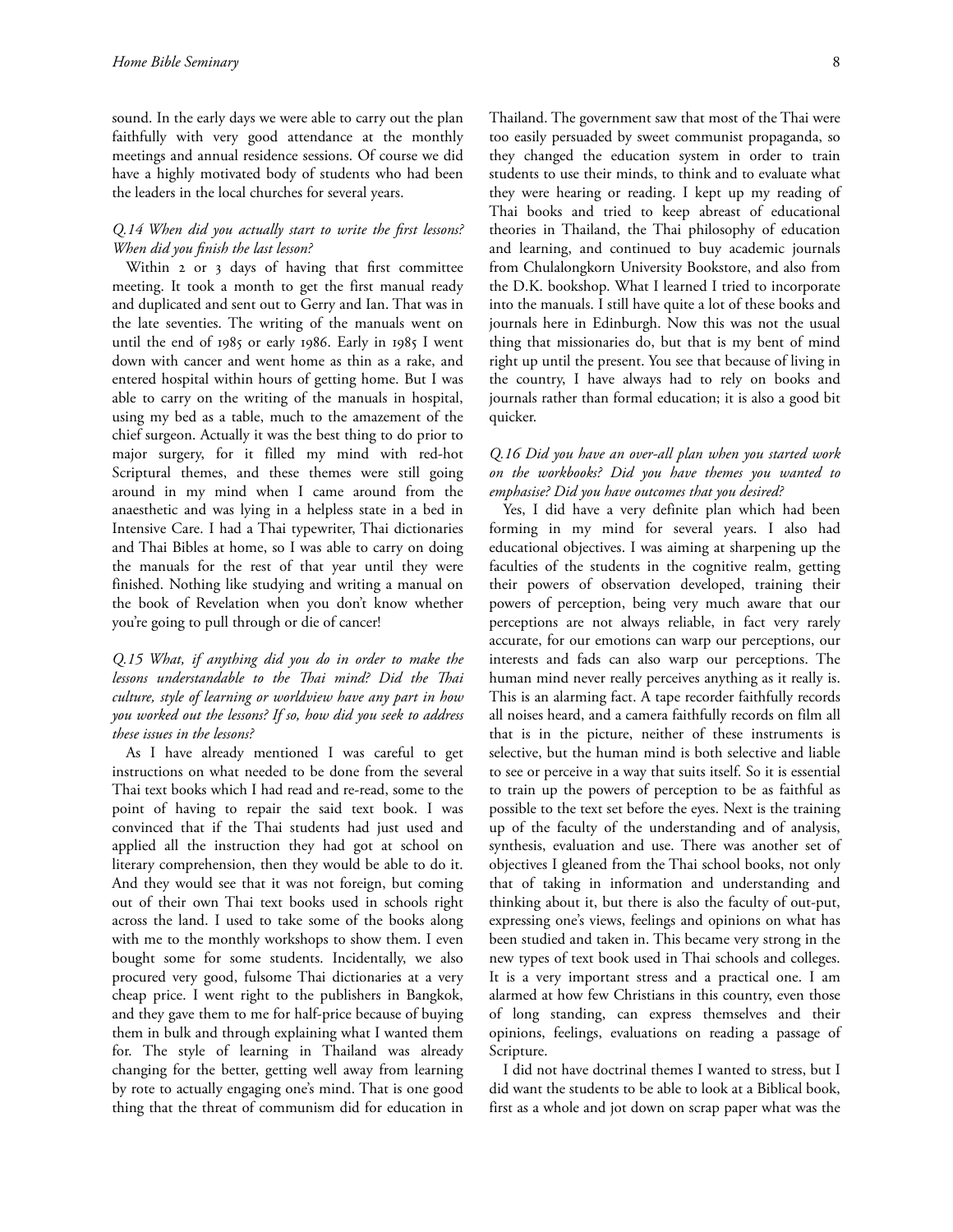chief point of the book, its chief theme. I had surprises, such as that although 1 Samuel covered a period of over 100 years, yet nearly half the book dealt with Saul's attempt to capture David. And in 2 Samuel only 2 chapters were given over to the actual successful reign and administration of David, yet nearly half the book was given over to the fall of David and the tragic consequences for the Kingdom. No wonder it was part of what is called the former prophets. In that book God was revealing the weaknesses of even the best, and therefore our eyes should not be to man for deliverance, but to God. Another finding was that out of the first five books of the Bible which covered many hundreds of years, over 65% of these books treated only two one-year periods. Ex. 18-Num. 10:10 dealt with the year at Sinai, and Num. 20 to the end of Deut. dealt with the last year before entry into the Holy Land. I wanted the students to find and observe these important facts and ponder on their significance.

My chief aim really was to get their powers of observation increased to such a sharpness that they were able to look at any paragraph with sharp eyes and take it apart into its constituent parts and would be able to see straight away what was the heart of that paragraph, and then chapter, and would be able to see what function the subordinate parts had to play, how they contributed to the heart of the matter. If their powers of observation were really sharpened up, then reading Scripture would become exciting, and they would be able to unload into their mind the message of that passage, then think over it. I found that for many it was quite difficult for them to see what was the heart of the paragraph, the main theme. All too often they were side-tracked by some word which is important in theology, but was only subordinate in that particular passage, such as a word, like faith or love or save. They were looking at the passage with theological eyes, and not trying to interpret it according to the laws of grammar.

I should say that in matters of interpretation I believed in the historical and grammatical approach, and still do believe that way. But I did have some opposition from missionaries on this grammatical approach, even from those who have been teachers before becoming missionaries. They were still wanting to read the passage in a devotional way and with intuition.

We did not always have outcomes that were desired.

*Q.17 Did the TEE movement have any influence on the formation of HBS? If so, what kind of influence? Did what others were doing in the area of non-formal education have any influence on the formation of HBS?*

## *Q.18 What is your philosophy of learning and how did it affect your approach to writing the lessons?*

As I have already written it was all the studies and much reading of various aspects of psychology that had most affect on me. Especially on the psychology of the mind, that is how the mind works, and how it processes information and knowledge, and also how the nervous system of the human body is structured, with sensory nerves for the input side, the affect side, where the feelings are registered, then the output side running along the motor nerves to the muscles. One little book, now a classic, was of great help very early on in the sixties. It is *The Psychology of Study* by a well-known professor of psychology at London University, published by Pelican-Penguin Books. He gave a very lucid description of how the mind works and processes knowledge; One thing that stuck with me more than anything else is that "study is doing things with the text," writing a summary of it, evaluating it, arguing against it, going and telling other people about it, etc., etc. Yes, "Study is doing things with the text." (Hunting for examples, getting the basic principle, etc. are other things that come to mind.) Through this I came to see that the teacher's role is to be a catalyst, to be a bit like Enos or Andrews Liver Salts. They are there to stimulate the faculties of the student's mind into action, to kick start him. I believed that the mental process of processing knowledge was a bit like the digestive system, where we put food into our mouth, the teeth and salivary juices get to work and cut it into pieces, (taking it apart—analysis), then it goes into the stomach where the digestive acidic juices break it down further, then it passes to the small intestine where all the essence of the food is absorbed and sent to the various parts of the body to provide strength, heat and repair or building up of tissue. I often used this analogy with the students. Another analogy was that of likening the process of knowledge to a rice mill or a flour mill. First the rice has to be loaded in, then the machinery processes it and it moves through the machinery and comes out as flour.

### *Q.19 Did you use any models in creating HBS?*

I did not use any models for I did not know of any that were of the same nature as the scheme I was going to use. But I did draw on lots of things that I had read and studied, and I drew on my own past experience, and also on what I had been doing with the Bible in studying it for many years. I did get a lot of help from such books as Traina's *Methodical Bible Study* and the many books which Irving L. Jensen wrote. At one time I possessed nearly all his books, the Self-study Guides, his manual on study, and his bigger work on Acts.

Away back in 1953 when still in Bible College I bought several books from an ex-student who must have been financially broke. One of the buys was a complete set of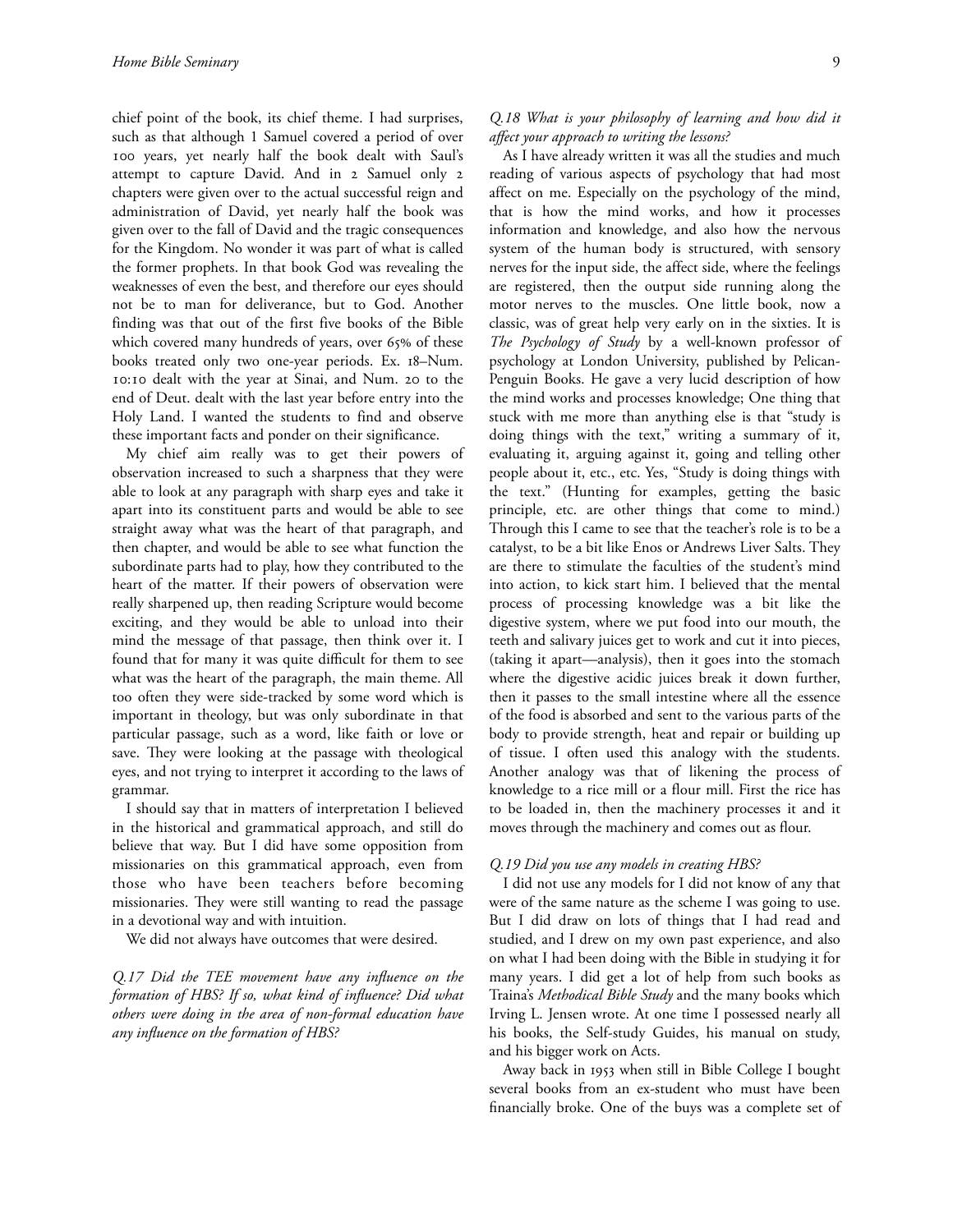workbooks put out by the Elim Church in Britain for the training of church workers and preachers. It came out as monthly workbooks. Each manual was divided into four parts:

- 1. Giving the student an overall knowledge of the Bible,
- 2. Doctrinal teaching on all the main topics,
- 3. Instruction on how to preach and teach,
- 4. Key words—aimed at building up the vocabulary of the student, a bit like what the Reader's Digest does in its monthly "Increase your Word Power."

I was impressed with this set of workbooks and brought it to Thailand with me and had it there for nearly 37 years. It fell to pieces because the paper used was just newsprint and the staples went rusty. The manuals gave me lots of ideas and became part and parcel of my thinking.

I also had had quite a bit of literature from what was going on in South America and Latin America in nonformal theological education. And of course attending the TEE seminar in Bangkok and listening to both Ralph Winter and Ralph Corvell also put seed thought into my mind.

I also got quite a few books from India which were put out in that country for training up church workers. These put more ideas into my mind, but they were at a higher educational level.

## *Q.20 Who should I contact to get more information about the history and goals of HBS?*

The key person and the only one available is Ian Roberts, and his wife Maybeth. Gerry Wibberly for the very early stages and the setting up of the scheme. Dorothy Nisbet and Rosemary Harding, although they were not in on the early stages, they have been involved for a long time. From another angle of HBS, that is of one person who did the HBS studies in record time, went through Bangkok Bible Seminary and is now an OMF missionary in Cambodia: Ajarn Narin. I have known him for many years, right from the time when he first went to Manorom to the time when I taught him in the Seminary. He is one of those few rare birds one comes across, namely a thinker and a scholar.

## *Q.21 Knowing what you know now, what changes would you make if you were starting HBS anew?*

Actually one can never be in that state of starting something completely new out of a fulness of knowledge and experience. A pioneer steps out into the dark, so to speak. He has to be a trail blazer, hacking his way through the jungle to make the first path for others to walk on. Who knows that in time to come that path may become a super-highway linking even countries. We never know, do we?

For a start I would not change the philosophy behind HBS, nor would I change the objectives and goals.

Remember the objectives were outside those doing HBS. HBS was and is a means to a loftier end than those who do the HBS course. It is a going on to equip the saints in the local church so that they too can serve the body of Christ and help to bring the Lord's people to fulness of spiritual stature and usefulness in the Lord Jesus Christ. The aim is far higher than helping people to get diplomas, degrees, to graduate with honour. The aim is to produce servants who are contrite and humble in spirit, submissive to God, the Holy One, and have a true servant spirit and disposition, delighting to serve others and thus help them to grow in grace, etc.

Looking back I would like to have a longer introductory course which would aim at getting a start to develop their mental and spiritual faculties. Also I would say we should have the HBS at several levels to cater for the academic levels of those doing the studies, so that we could have everyone moving along at a speed they are capable of doing, and yet is a little beyond their ability so that they are always being stretched in their minds, etc. Another thing I would like to see all those doing the tutoring actually doing the deep study of the Bible themselves, so that they come to have their own convictions, and the Word of God is continually having an enormous impact on them.

## *Q.22 Did you use any HBS material when you taught at BBC? If not, why not? If so, how did you use it?*

No, I did not use any of the HBS manuals at BBC. The reasons were that I did not have any of the manuals and the students would never have had enough time in which to work their way through those manuals, for most of the students were spending between 21 and 23 hours a week in class. This is far too long for to allow a student to do personal study. The whole teaching programme of BBC would have to be re-structured if this were to take place. I often felt that those doing HBS had a much greater knowledge of the Scriptures than did the full-time students. Of course it must be remembered that it was mature students who were doing HBS and they were in a position to use the material right away for they were ministering in their own churches. But at BBC it was not a case of both in-put and out-put taking place each week. It was all in-put for 3 years, therefore the basic arc of receiving and loading in via sensory nerves and out-put via motor nerves was never completed, so the system was not psychologically sound. This is one of the great weakness in Bible College and Theological Seminary education. There is a great imbalance between receiving knowledge and expressing and using that knowledge. I often felt that BBC could have been structured round the HBS programme or something similar, but of course that involve removing the H out of the system of HBS and that would have been a fundamental change of the very